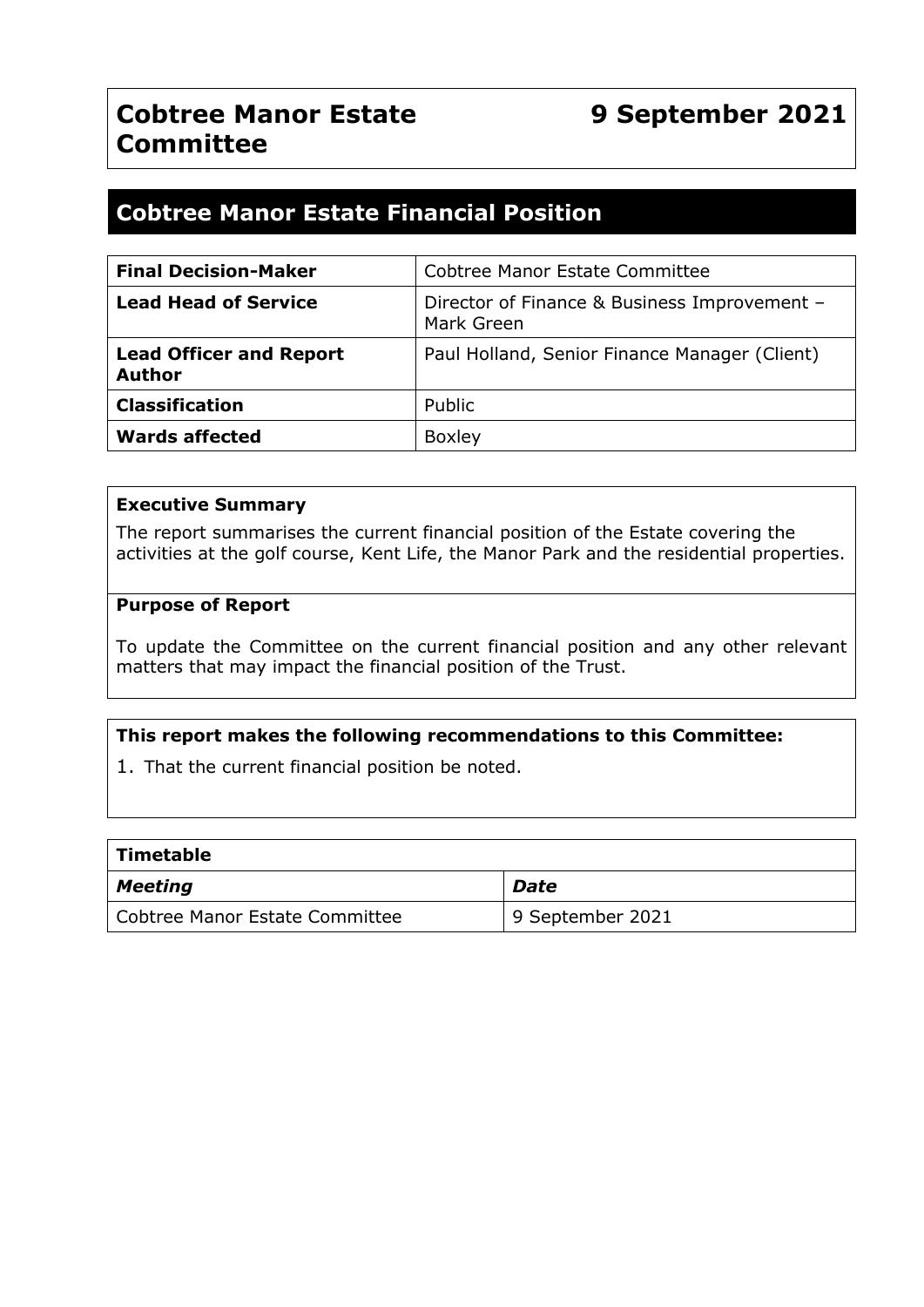# **Cobtree Manor Estate Financial Position**

## **1. CROSS-CUTTING ISSUES AND IMPLICATIONS**

| <b>Issue</b>                                        | <b>Implications</b>                                                                                                                                                                                                                                                                                                                                                                                                                                                                                                                                                                                         | Sign-off                                                                            |
|-----------------------------------------------------|-------------------------------------------------------------------------------------------------------------------------------------------------------------------------------------------------------------------------------------------------------------------------------------------------------------------------------------------------------------------------------------------------------------------------------------------------------------------------------------------------------------------------------------------------------------------------------------------------------------|-------------------------------------------------------------------------------------|
| Impact on<br><b>Corporate</b><br><b>Priorities</b>  | The operation of the Estate directly supports<br>the objects of the Trust as set out when the<br>Council became the Corporate Trustee                                                                                                                                                                                                                                                                                                                                                                                                                                                                       | Head of<br>Regeneration<br>& Economic<br>Development                                |
| <b>Cross</b><br><b>Cutting</b><br><b>Objectives</b> | The operation of the Estate supports the<br>Council's strategic objective to ensure there<br>are good leisure and cultural attractions in<br>the Borough.                                                                                                                                                                                                                                                                                                                                                                                                                                                   | Head of<br>Regeneration<br>& Economic<br>Development                                |
| <b>Risk</b><br><b>Management</b>                    | There is a potential reputational risk if the<br>facilities are operated poorly. This is<br>addressed in the annual risk management<br>report.                                                                                                                                                                                                                                                                                                                                                                                                                                                              | Leisure<br>Manager                                                                  |
| <b>Financial</b>                                    | There is a financial risk to the Trust if the<br>operations cost more than predicted or fail to<br>generate sufficient income to cover the costs<br>of running the estate. This risk is currently<br>heightened by the impact of the ongoing<br>Covid-19 situation on the operations of the<br>estate, particularly in relation to the various<br>contractors.                                                                                                                                                                                                                                              | <b>Senior Finance</b><br>Manager<br>(Client)                                        |
| <b>Staffing</b>                                     | There are no additional implications arising<br>from this report.                                                                                                                                                                                                                                                                                                                                                                                                                                                                                                                                           | Leisure<br>Manager                                                                  |
| <b>Legal</b>                                        | Under the Council's Constitution the<br>Committee as Corporate Trustee is<br>responsible for all matters relating to the<br>Charity with the exception of daily<br>management.<br>Law applicable to charities in England and<br>Wales requires the trustee to prepare<br>financial statements for each financial year<br>which give a true and fair view of the<br>Charity's financial activities during the year<br>and of its financial position at the end of the<br>year. This update report assists in meeting<br>those requirements<br>There are no further implications arising<br>from this report. | Contracts and<br>Commissioning<br>Team Leader,<br>Mid Kent Legal<br><b>Services</b> |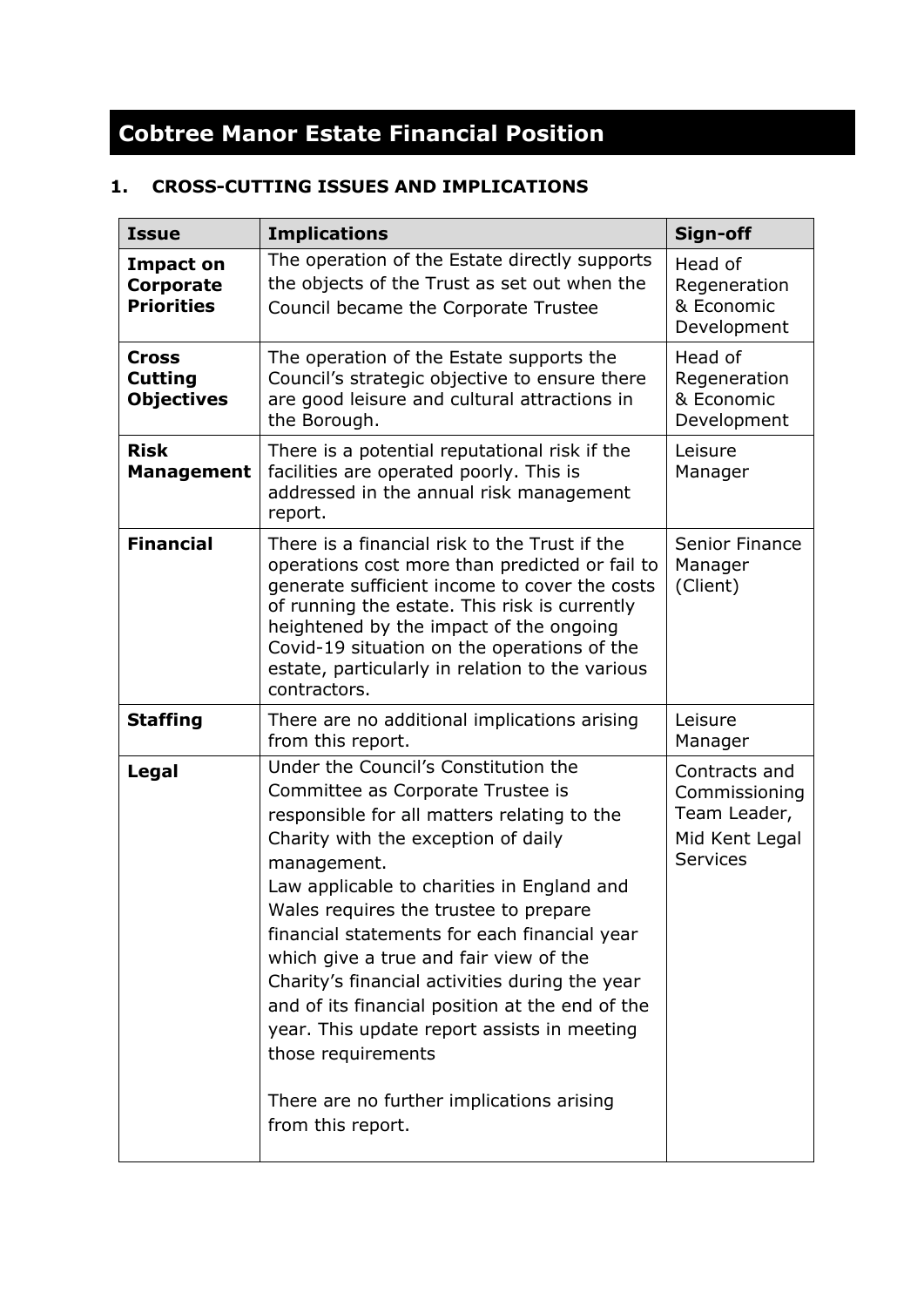| <b>Privacy and</b><br>Data<br><b>Protection</b>   | There are no specific privacy or data<br>protection issues to address.                                                                                             | Policy and<br>Information<br>Manager                 |
|---------------------------------------------------|--------------------------------------------------------------------------------------------------------------------------------------------------------------------|------------------------------------------------------|
| <b>Equalities</b>                                 | There are no additional implications arising<br>from this report.                                                                                                  | Policy and<br>Information<br>Manager                 |
| <b>Public</b><br><b>Health</b>                    | There are no additional implications arising<br>from this report.                                                                                                  | <b>Public Health</b><br>Officer                      |
| Crime and<br><b>Disorder</b>                      | There are no additional implications arising<br>from this report.                                                                                                  | Head of<br>Regeneration<br>& Economic<br>Development |
| <b>Procurement</b>                                | There are no additional implications arising<br>from this report.                                                                                                  | Head of<br>Regeneration<br>& Economic<br>Development |
| <b>Biodiversity</b><br>& Climate<br><b>Change</b> | The implications of this report on biodiversity<br>and climate change have been considered<br>and there are no implications on biodiversity<br>and climate change. | Biodiversity<br>and Climate<br>Change<br>Manager     |

### **2. INTRODUCTION AND BACKGROUND**

2.1 This is a regular update report on the financial position of the Estate, which enables the Committee to see how the various areas of activity are performing. Covid-19 has presented a significant risk to the finances and operations of the estate, emphasising the need for robust management and monitoring of the budget.

#### 3. **CURRENT FINANCIAL POSITION**

3.1 The table below summarises the financial position of the Estate as at  $31^{st}$ July 2021. **Appendix 1** provides a more detailed breakdown of the figures.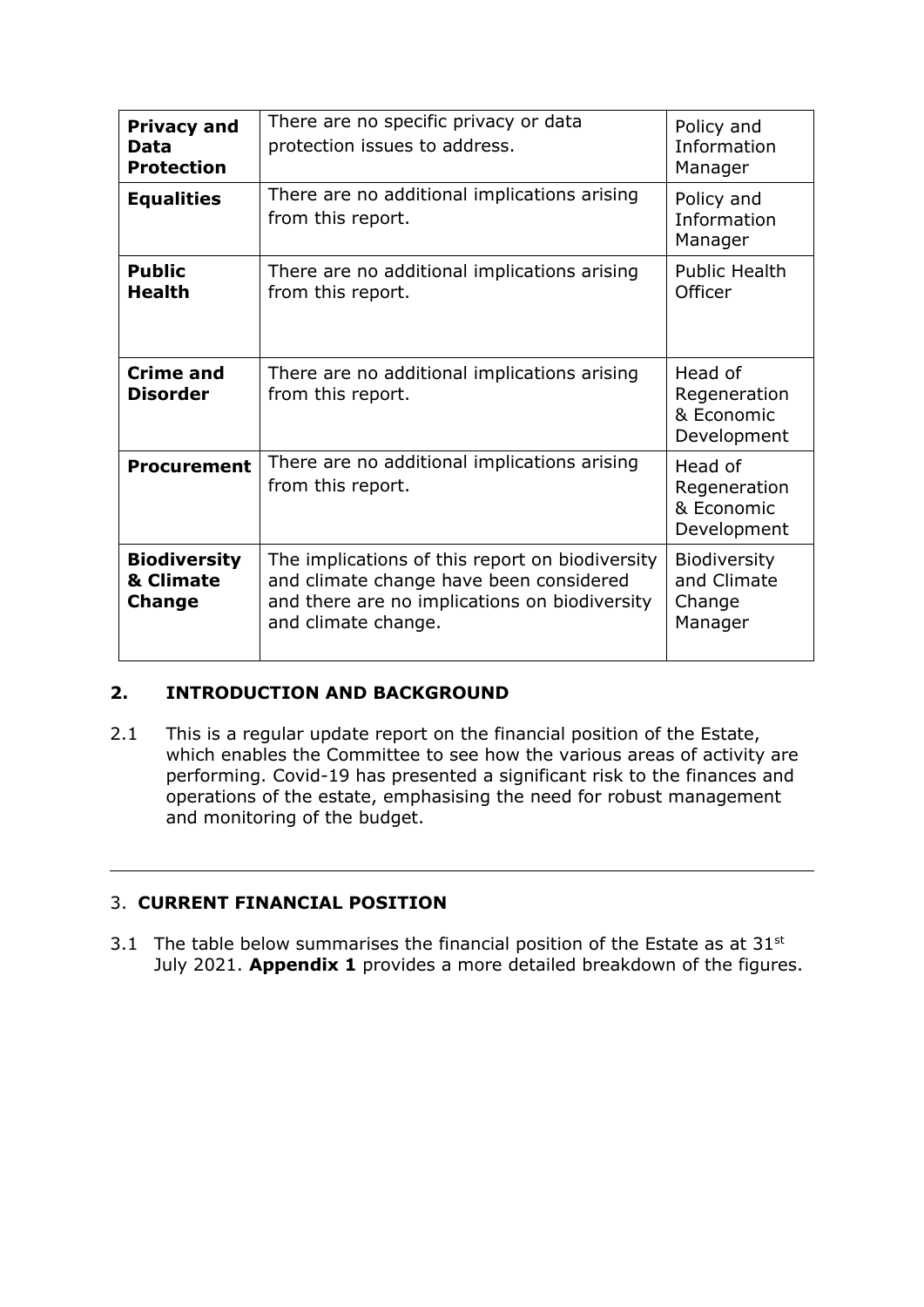#### 3.1.1 **Overall Summary Position:**

#### **SUMMARY TOTALS**

|                               | <b>Approved</b>   | <b>Profiled</b> |                            |          |
|-------------------------------|-------------------|-----------------|----------------------------|----------|
|                               | <b>Budget for</b> |                 | Budget as at Actuals as at |          |
|                               | Year              | 31st July       | 31st July                  |          |
|                               | 2021/22           | 2021            | 2021                       | Variance |
| Golf Course                   | $-E116,730$       | $-E61,389$      | $-E61,052$                 | $-E337$  |
| Manor Park                    | £94,740           | £28,511         | £6,655                     | £21,855  |
| Kent Life                     | $-E47,410$        | $-E28,070$      | $-E32,140$                 | £4,070   |
| <b>Residential Properties</b> | $-E9,910$         | $-E3,303$       | $-E5,439$                  | £2,135   |
| <b>Operational Total</b>      | $-£79,310$        | $-£64,251$      | $-£91,975$                 | £27,723  |
| <b>Investment Income</b>      | $-E40,000$        | $-E10,000$      | $-E12,050$                 | £2,050   |
| Car Park Repayment            | £69,650           | £0              | £0                         | £0       |
| Total for the Year            | $-£49,660$        | $-£74, 251$     | $-£104,025$                | £29,774  |

- 3.2 The current position shows a surplus of £29,744 for the year to date. There are no significant issues to report, but the following points should be noted:
	- Since the last meeting Mytime have now made further payments regarding their outstanding rental. The outstanding sum for 2020/21 has now been settled.
	- There has been a higher than anticipated level of spend against the parks hard landscaping budget, due to the need for a new door at the visitor centre and the creation of a new parking area. Officers will review the budgets to identify funding for any further hard landscaping works may be needed. (This was the repairs and maintenance budget up until last year, it was renamed for 2021/22)
	- Car parking income continues to exceed the budgeted figure as visitor numbers to the park remain high.
	- Repairs and maintenance budgets at Kent Life and for the residential properties are unspent at this point.
- 3.3 An updated cashflow projection will be brought to the next committee meeting when officers have had the opportunity to review proposals for future capital expenditure. The receipt of the outstanding sums from Mytime has alleviated the potential pressure on the cashflow and the bank account balance is now at a healthy level. This means further payments should now be able to be made to the Council in respect of the car park capital works.
- 3.4 Members have also requested an ongoing update on the Charifund investment. The value of the investment continues to recover and currently stands at £867,762, compared to the value of £866,198 in July. However, this is still lower than the value of £930,938 in January 2020. Updates will continue to be provided to future meetings as part of this report.